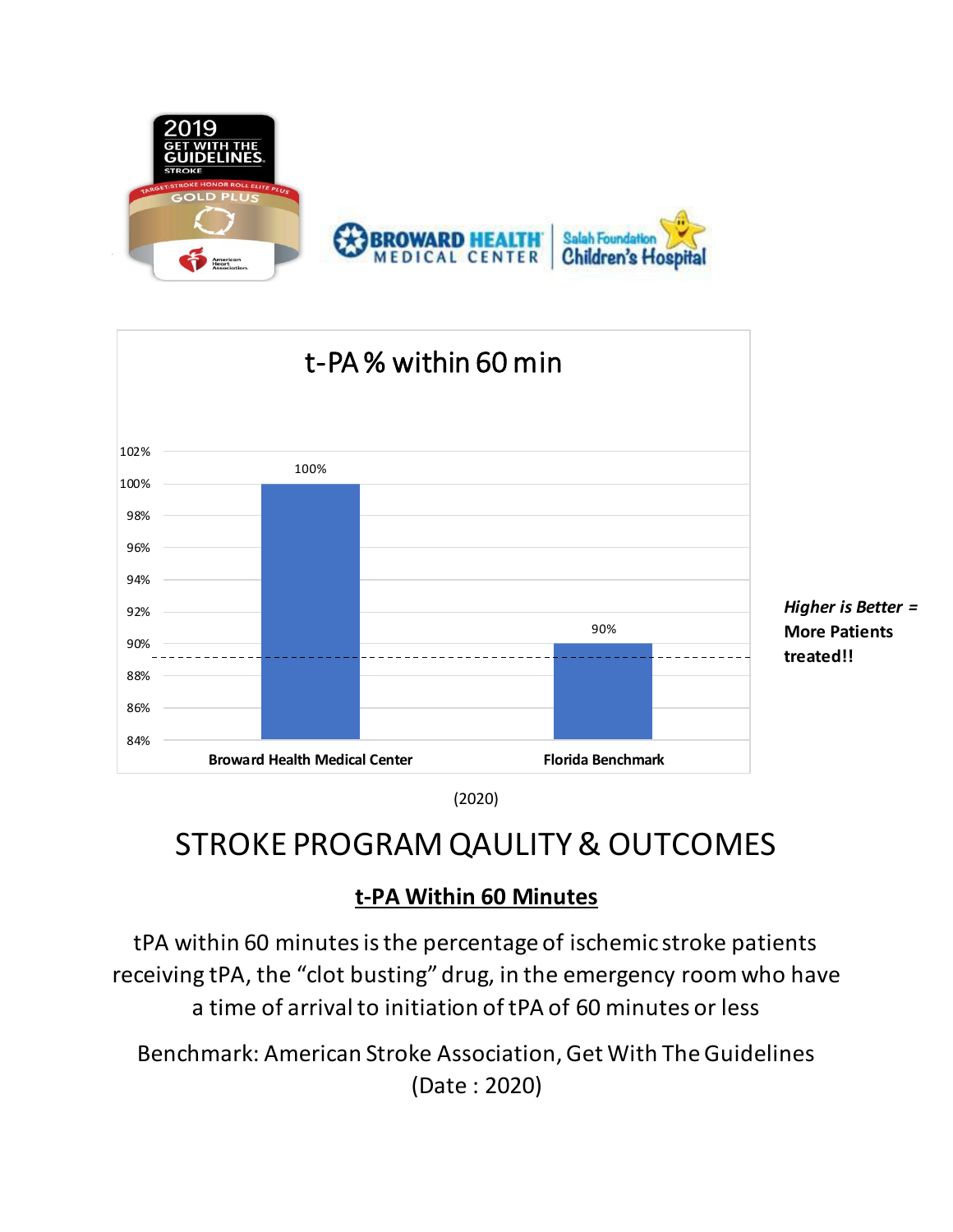



(2020)

## STROKE PROGRAM QAULITY & OUTCOMES

#### **Median time to treatment with tPA**

This is the median time (in minutes) of arrival at the emergency department to time tPA, the "clot busting" drug is given

Benchmark: American Stroke Association, Get With The Guidelines (Date : 2020)